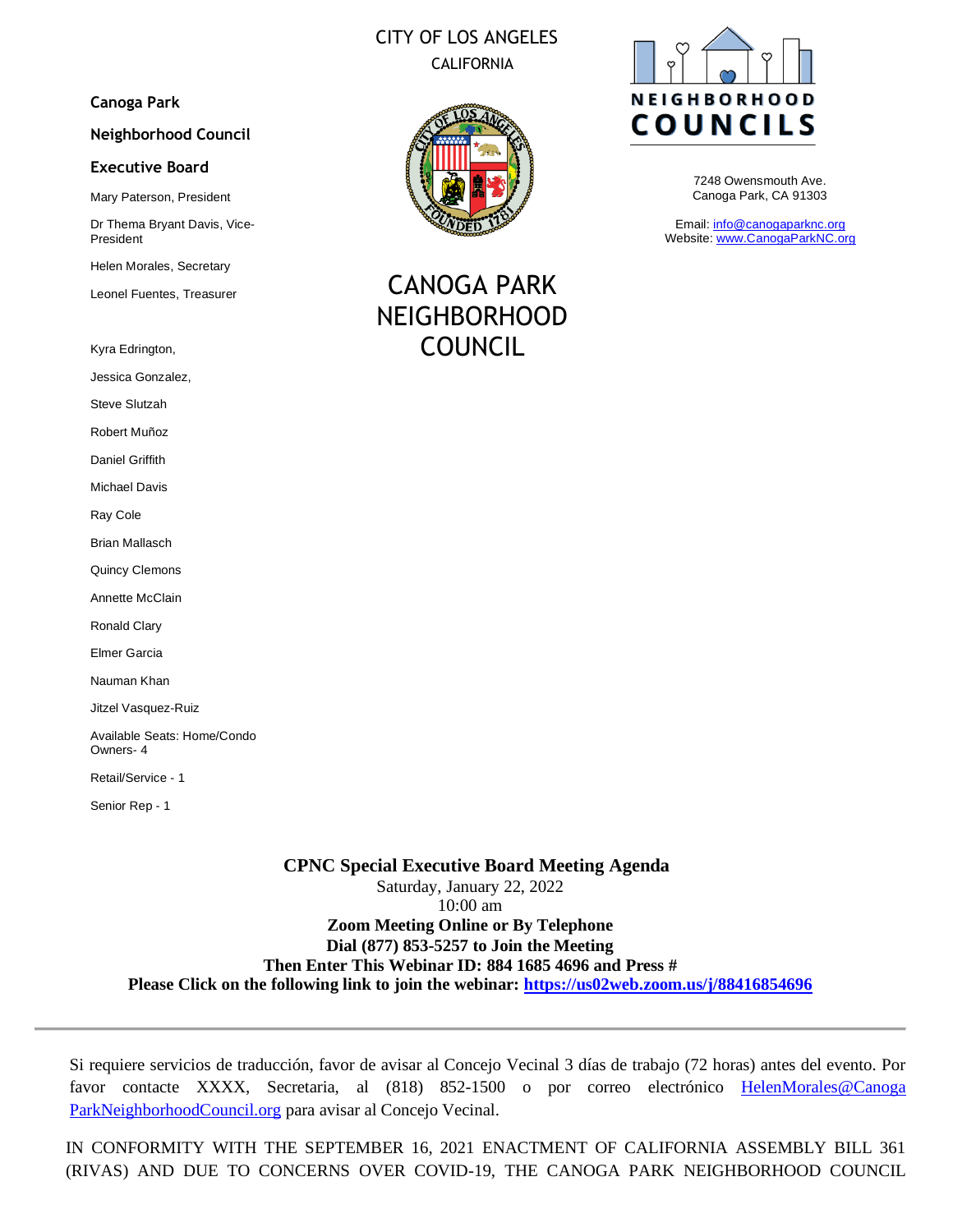## SPECIAL EXECUTIVE BOARD MEETING WILL BE CONDUCTED ENTIRELY WITH A CALL-IN OPTION OR INTERNET-BASED SERVICE OPTION

Every person wishing to address the Board must dial (877) 853-5257, and enter 875 2627 3670 and then press # to join the meeting. When prompted by the presiding officer, to provide public input at the Neighborhood Council meeting the public will be requested to dial \*9 or use the Raise Hand option, to address the Board on any agenda item before the Board takes an action on an item. Comments from the public on agenda items will be heard only when the respective item is being considered.

Comments from the public on other matters not appearing on the agenda that are within the Board's jurisdiction will be heard during the General Public Comment period. Please note that under the Brown Act, the Board is prevented from acting on a matter that you bring to its attention during the General Public Comment period; however, the issue raised by a member of the public may become the subject of a future Board meeting. Public comment is limited to 2 minutes per speaker, unless adjusted by the presiding officer of the Board.

AB 361 Updates: Public comment cannot be required to be submitted in advance of the meeting, only real-time public comment is required.

If there are any broadcasting interruptions that prevent the public from observing or hearing the meeting, the meeting must be recessed or adjourned.

If members of the public are unable to provide public comment or be heard due to issues within the Neighborhood Council's control, the meeting must be recessed or adjourned.

Any messaging or virtual background is in the control of the individual board member in their personal capacity and does not reflect any formal position of the Neighborhood Council or the City of Los Angeles.

*The Neighborhood Council system enables meaningful civic participation for all Angelenos and serves as a voice for improving government responsiveness to local communities and their needs. We are an advisory body to the City of Los Angeles, comprised of stakeholder volunteers who are devoted to the mission of improving our communities.*

## **I. CALL TO ORDER & ROLL CALL**

- **II. Happy New Year 2022! What do we want to accomplish from now until June 30, 2022 – brief brainstorming session.**
- **III. Creation of mini training sessions or discussions at general cpnc meetings. First discussion on the code of conduct. See attached:<https://tiny.cc/CodeConduct2021>**
- **IV. GENERAL PUBLIC COMMENT - Comments from the public on non-agenda items within the Board's subject matter jurisdiction. Each speaker will be allowed 2 minute(s)**
- **V. Review of Request for Administrative funding for CPNC portion of back utilities used at the Canoga Park Community Center where the Canoga Park Neighborhood Council has it's office and storage. The expenses were incurred October 2020-October 2021. The attached invoice is for \$1,286.75.**
- **VI. COMMITTEE REPORTS a. Budget & Finance – review of Monthly Expenditure Report (MER) for November and December. b. Secretary (status of anti-bias and other trainings, etc.) c. Vice President Report**